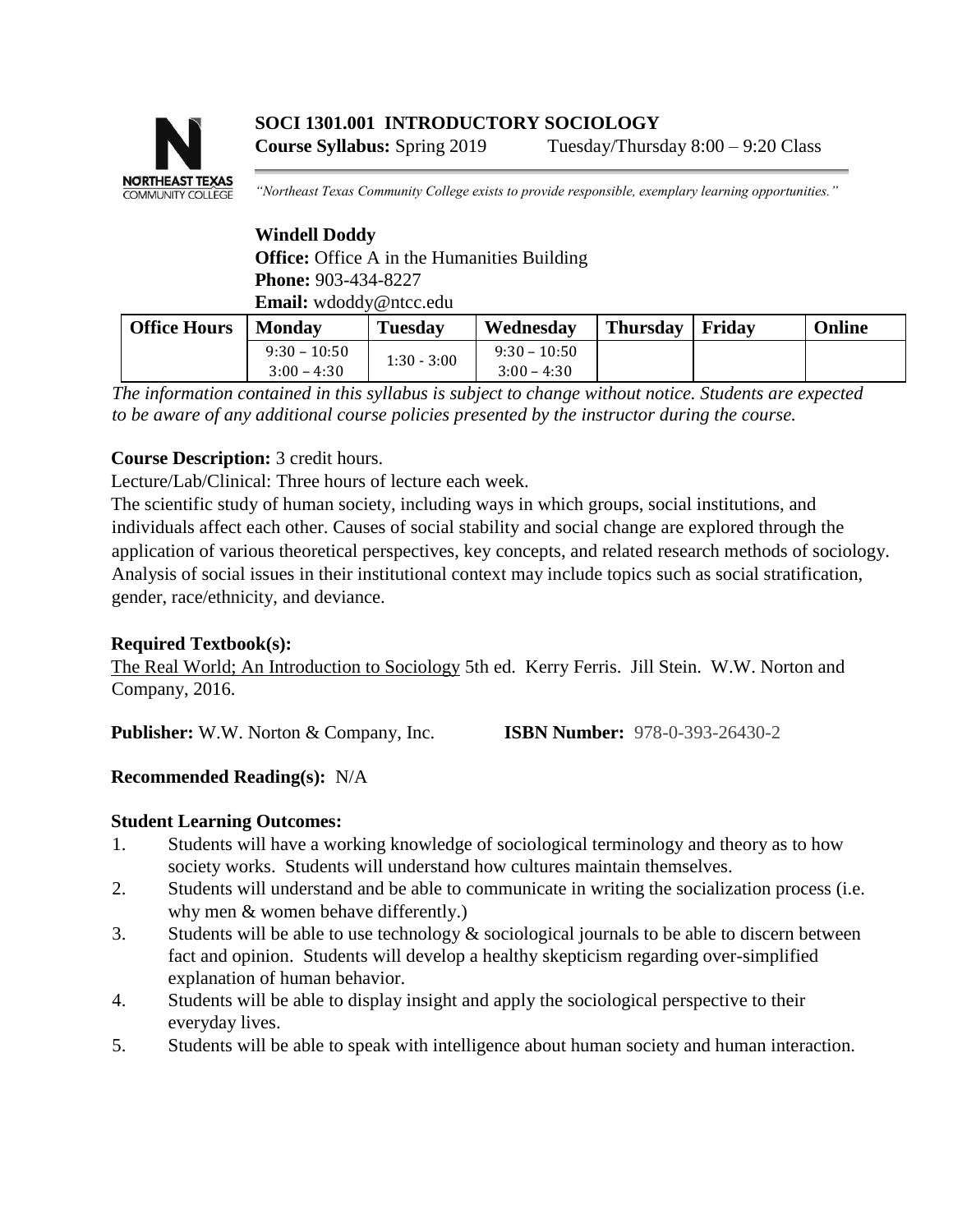# **Course Objectives:**

- 1. Course will provide adequate synthesis of the foundations of Sociology and will serve to initiate the student to the discipline of Sociology.
- 2. Students will learn about the different ways in which people act, feel, think and define their particular situations based on their sex, social class, age and ethnic groups.
- 3. Students will possess healthy skepticism regarding an over simplified explanation of human behavior.

### **Lectures & Discussions:**

This course will largely be lecture-discussion, with a few guest presentation and some audio visual presentations. This course, at times, will focus on controversial issues; an open mind and a mature attitude are essential for this course of study. Be prepared to answer questions and/or discuss the reading assignments and to defend your position on a given issue. Please feel free to ask questions and make comments.

### **Evaluation/Grading Policy:**

| <b>Tests</b>          | 25% |
|-----------------------|-----|
| <b>Written Papers</b> | 25% |
| Final Exam            | 50% |

#### **Tests/Exams:**

Major Tests: The will be 3 major tests. Final exam will be administered during the week of finals. The major tests will contain true/false questions, multiple choice, matching, completion recall, short answer questions such as distinguish between or compare and contrast, and an essay question (three topics: choose one). The essay questions must be written in essay form, and will be graded as an essay.

#### **FINAL EXAM -- 8:00 AM -- TUESDAY -- MAY 14, 2019**

**Assignments:** The reading assignments should be done prior to the class discussion so that the student can gain the maximum benefit from the discussion. Most reading assignment topics will be discussed in class lecture; however, because of time considerations, occasionally the topics will be covered only by reading the assigned text. Periodically, there may be short pop tests on the readings; it is important to keep up with the readings because it is very easy to get behind, and it is difficult to "cram "for a test/exam.

#### **Student Responsibilities/Expectations:**

# **Thursday, April 11, 2019 is the last day to drop with a W.**

**ALL CELL PHONES must be turned OFF and in your pocket or purse. AT NO TIME will it be on your desk or in your lap or anywhere except in your pocket or purse. Should you receive a call or text, your grade in this class may be affected.**